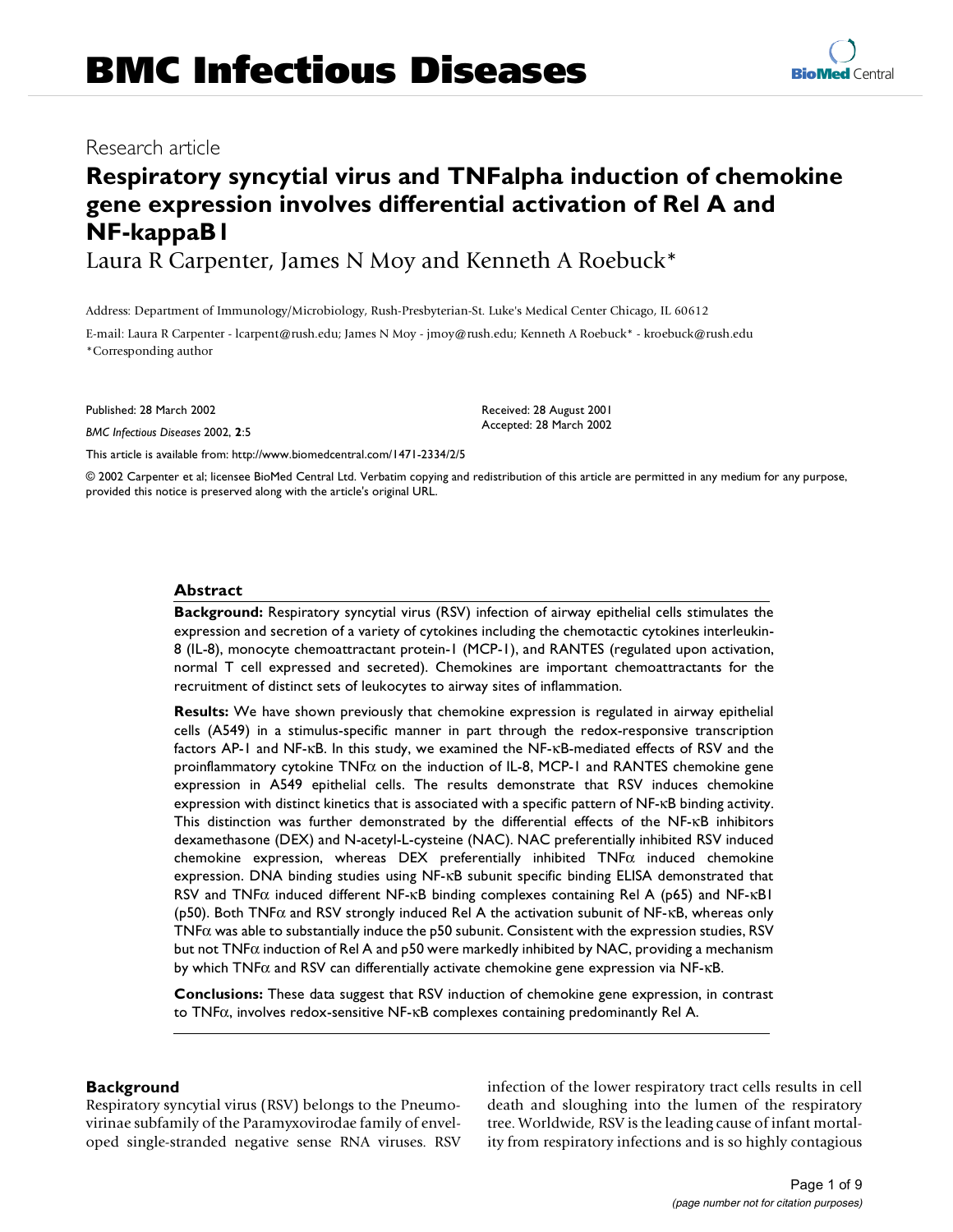that by age two nearly all children have been infected. RSV infection in infancy cause severe bronchiolitis and pneumonia and may predispose children to the subsequent development of asthma, the most common chronic illness of childhood [1]. Many studies have indicated that chemokines can play an important role in the onset and severity of asthma and it has been shown that RSV infection of lung epithelial cells increases chemokine production, although the mechanisms involved are largely unknown  $[2-5]$ .

The chemotactic cytokines, or chemokines, compose a large superfamily of small structurally related polypeptides that play important roles in host defense by recruiting specific subsets of leukocytes to sites of inflammation and injury [6]. Chemokines have been associated with a number of inflammatory diseases and conditions, including asthma, sepsis, inflammatory bowel disease, and adult respiratory distress syndrome [7–9]. The chemokine superfamily can be divided into two major groups based on the position of the first two of four-conserved cysteine residues at the amino terminus, which are either adjacent (CC subfamily) or separated by one amino acid (CXC subfamily). The CXC chemokines such as IL-8 were originally identified as potent activators and chemoattractants for neutrophils, whereas the CC chemokines such as MCP-1 and RANTES mostly attract monocytes and eosinophils respectively [10]. Chemokines are secreted in a stimulus-and cell type-specific manner [11–17] and are regulated primarily at the level of gene transcription [18– 24]. The transcriptional promoters of IL-8, RANTES and MCP-1 contain binding sites for the redox-responsive transcription factor NF-κB, which has been shown to be important for their regulation by viral infections and cytokines [18,20,23,25–34].

We previously demonstrated that the chemokines IL-8, MCP-1 and RANTES are differentially regulated in A549 airway epithelial cells [35–38]. To further elucidate the mechanisms of chemokine expression in A549, we have compared the induction of IL-8, MCP-1 and RANTES by RSV infection with that of TNFα. Our findings suggest that RSV induction of chemokine gene expression involves a redox-sensitive NF-κB signaling mechanism that differs from that mediated by TNFα and involving predominantly the Rel A subunit of NF-κB.

## **Materials and methods** *Materials*

Dulbecco's Modified Eagle Medium (DMEM), fetal bovine serum (FBS), Dulbecco's phosphate buffered saline (DPBS), antibiotic/antimycotic, 1% trypsin/EDTA, Hanks Balanced Salt Solution (HBSS) and TRIZOL were purchased from Invitrogen Gibco Cell Culture (Carlsbad, CA). N-acetyl-L-cysteine, dexamethasone, glycerol and MTT tetrazolium salt were obtained from Sigma (St. Louis, MO). TNFα was obtained from R&D systems (Minneapolis, MN). ELISA kits were purchased from Pierce Endogen (Rockford, IL). Human CK5 RiboQuant ribonuclease protection assay kit was purchased from BD Pharmingen (San Diego, CA). [α-32P]UTP (250 µCi) was obtained from Perkin Elmer Life Sciences (Boston, MA). Gel shift assay system was purchased from Promega (Madison, WI). [ $\gamma$ -32P]ATP (500 µCi) was obtained from ICN (Costa Mesa, CA). Antibodies were purchased from Santa Cruz Biotechnology (Santa Cruz, CA). The A549 cell line and RSV Long strain were obtained from the American Type Culture Collection (Rockville, MD).

## *Virus stock growth and maintenance*

RSV, Long strain, was grown on HEp-2, a human tracheal epithelial cell line. Cells were grown to 50% confluence in DMEM containing 7% FBS and 1% antibiotic/antimycotic. After two washes with 1X DPBS, a minimal volume of RSV, at a multiplicity of infection (MOI) of 1 or greater, containing less than 1% FBS was added. The virus and cells were incubated for 2 hours, after which DMEM was added to bring culture to normal growth volume and 7% FBS. Cultures were then incubated for 48 hours. All plates were scraped and contents were transferred to 50 ml conical tubes. The virus/cell cocktail was vortexed briefly and large debris was removed in a tabletop centrifuge. RSV was purified by ultracentrifugation through 30% glycerol in HBSS. RSV stocks were resuspended in HBSS containing 0.5% bovine serum albumin and 100 mM magnesium sulfate and frozen at -70° C.

## *Cell culture, infection and treatments*

The A549 human type II lung carcinoma cell line was grown and maintained in DMEM containing 7% FBS and 1% antibiotic/antimycotic. For treatment, cells were grown to approximately 75% confluence, washed once with 1X DPBS and incubated overnight with DMEM containing 1% FBS. Cultures were then washed twice with 1X DPBS and pretreated with inhibitors DEX or NAC in serum-free DMEM to final concentrations as indicated in the figures. RSV and TNFα were added to the DMEM/inhibitor mix to final concentrations as indicated in the figures. One hour after agonist addition, FBS was added to 1% concentration for the duration of the experiment.

## *Protein secretion*

After addition of RSV and TNFα, cells were cultured for 24 h. Supernatants were collected and spun at high speed to remove cellular debris. The resulting suspension was frozen at -70°C until assayed following manufacturer's instructions by chemokine-specific ELISA (Endogen).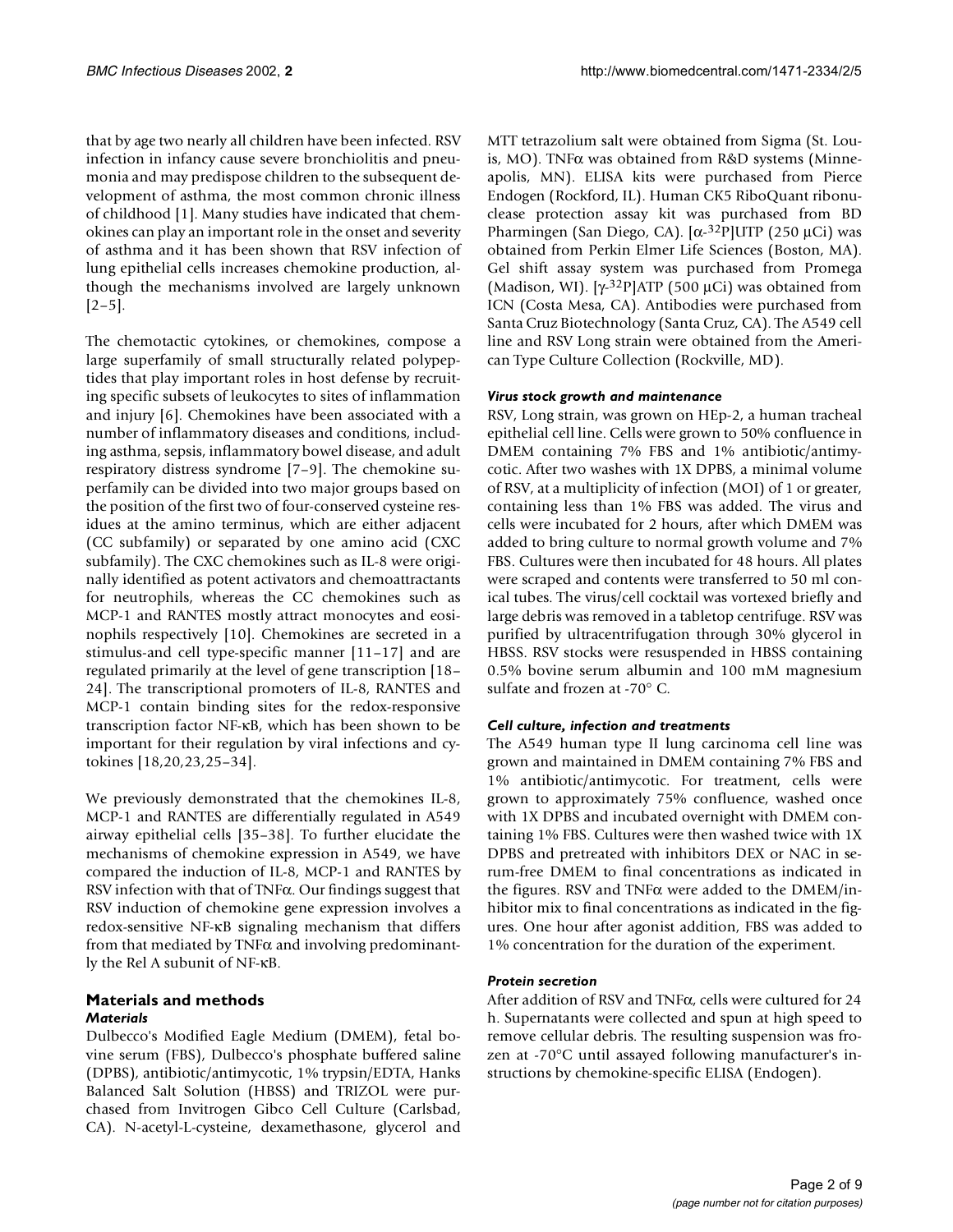#### *RNase protection*

RNase protection assays (RPA) were performed using an RPA kit purchased from BD Pharmingen. In brief, total RNA was isolated from stimulated A549 cells with TRI-ZOL. The hCK-5 multiprobe template set was used to synthesize RNA probes for the chemokines lymphotactin, RANTES, IP-10, MIP-1α, MIP-1β, IL-8, MCP-1, and I-309 as well as the house-keeping genes L32 and glyceraldehyde-3-phosphate dehydrogenase (GAPDH) labeled with [ $\alpha$ -32P]UTP using T7 RNA polymerase. 3  $\times$  10<sup>5</sup> cpm of labeled probe were hybridized with 10 µg of total RNA for 16 h at 56°C. MRNA-probe hybrids were treated with RNase cocktail and phenol-chloroform extracted. Protected hybrids were resolved on a 6% denaturing polyacrylamide sequencing gels and exposed to a Molecular Dynamics detection screen overnight. Laser densitometry was performed using a Molecular Dynamics Storm scanner system (Molecular Dynamics, Inc., Sunny vale, CA).

### *DNA binding studies*

Electrophoretic mobility shift assays (EMSA) were performed essentially as described previously [39]. Briefly, nuclear protein extracts (7 µg protein) prepared form A549 cells by the method of Osborn *et al*[40] were incubated with  $5 \times 10^5$  cpm (~0.1 ng) of <sup>32</sup>P end-labeled consensus NF-κB oligonucleotide (5'-AGTTGAGGGGACTTTCCCAGGC-3') probe contained in the Promega gel shift assay system for 20–30 min at room temperature in 10 µl reaction volume using the kit provided reaction buffer. To demonstrate binding specificity, 100-fold molar excess (10 ng) of a specific or non-specific oligonucleotide (5'-ATTCGATCGGGGCGGGGCGAGC-3') was included in the binding reaction. Protein-DNA and protein-DNA-antibody complexes were resolved in 5% polyacrylamide gels preelectrophoresed for 30 min at room temperature in 0.25X TBE buffer (22.5 mM Tris-borate and 0.5 mM EDTA, pH 8.3). Gels were dried and exposed to radiographic film with an intensifying screen at - 70°C.

## *NF-kappaB subunit specific ELISA*

NF-κB subunits Rel A (p65) and NF-κB1 (p50) were quantified using Trans-AM™ transcription factor assay kit from Active Motif (Carlsbad, CA). The assay is essentially an ELISA in which the consensus NF-κB binding site (5'- GGGACTTTCC-3') is immobilized onto the 96 well plate. Nuclear cell extracts  $(3 \mu g)$  were added to the wells and assayed for either Rel A or p50 binding as per the manufacturer's instructions. Optical density was determined on a spectophotometer at 450 nm.



## **Figure 1**

**RSV induces chemokine protein secretion from A549 cells.**  $2 \times 10^5$  A549 cells were infected by RSV (MOI = 3) for 24 hr and supernatants assessed for IL-8, MCP-1 and RANTES by chemokine specific ELISA. The histogram shows the mean pg/ml of protein detected from three independent experiments. The error bars show the standard deviation from the mean.

### **Results**

#### *RSV induction of chemokine expression differs from that induced by TNFalpha*

As shown in Fig. 1, RSV infection of A549 epithelial cells induces the production and secretion of the chemokines IL-8, MCP-1, and RANTES. In A549 epithelial cells substantial MCP-1 was constitutively expressed whereas little or no spontaneous IL-8 or RANTES was detected. However, upon RSV infection (MOI = 3) a significant increase in chemokine production and secretion was observed 24 hr post-infection for each of the chemokines.

To determine whether the chemokine induction was mediated by increased chemokine gene expression we assessed the kinetics of mRNA synthesis by chemokine specific RNase protection. A549 cells were infected with RSV (MOI = 1) or stimulated with TNF $\alpha$  (100 ng/ml) and total RNA isolated at various times post-treatment over a 24 hr time course. As shown in Fig. 2, RSV rapidly induced IL-8 and MCP-1 with steady-state mRNA readily detected as early as 1 hr and continued to increase over the 24 hr time course. In contrast, RANTES mRNA was not detected until 4 hrs post infection after which its expression rapidly increased also reaching a maximum at 24 hrs. The RSV induction kinetics differed dramatically from the induction kinetics for TNFα in the same experiment. Whereas RSV induction of the chemokines did not reach a maximum until 24 hrs, TNFα induction was maximal between 4 and 8 hrs and was either unchanged or lower at 24 hrs post-infection.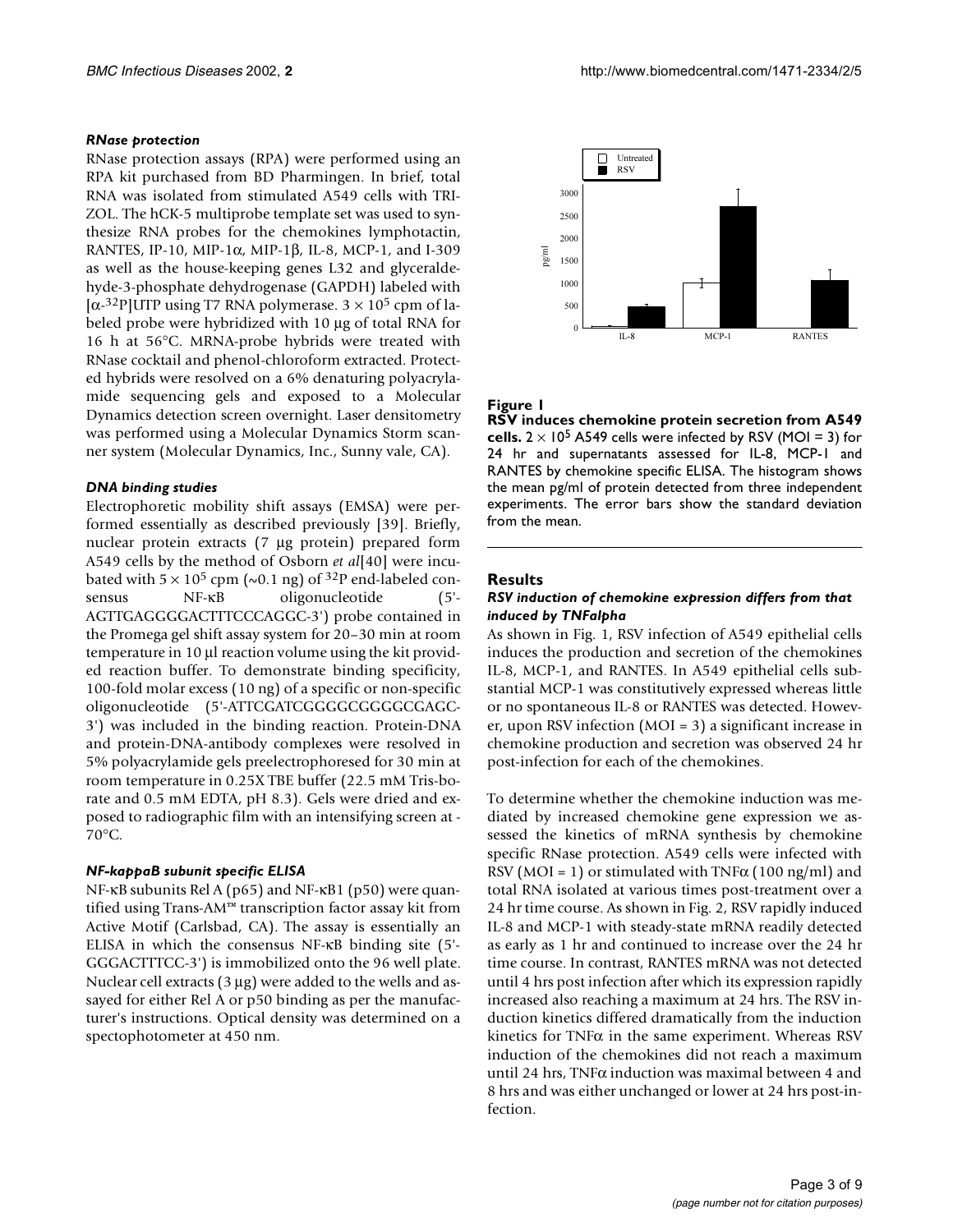

#### **Figure 2**

**Chemokine mRNA expression induced by RSV and TNF** $\alpha$ **.** 2  $\times$  10<sup>7</sup> A549 cells were either infected by RSV (MOI  $=$  1) or stimulated with 100 ng/ml TNF- $\alpha$ . Total RNA was isolated at 1,2, 4, 8, and 24 h and assessed for chemokine expression by RNase protection. Chemokine expression was quantified by densitometry as described in the Methods. The graphs show the time course of chemokine mRNA after normalizing to GAPDH (lowest band in the gel). Shown is representative of 3 independent experiments.

The magnitude of induction also differed between  $TNF\alpha$ and RSV infection. In general TNFα was a stronger inducer of chemokine expression. This difference was also reflected in the amount of chemokine secreted from the cells (data not shown). Together, these data indicate that RSV infection of A549 epithelial cells induces chemokine expression with distinct kinetics suggesting the mechanism of RSV induction differs from that of proinflammatory cytokines.

### *NF-kappaB inhibitors differentially effect RSV and TNFalpha induction of chemokine expression*

IL-8, MCP-1 and RANTES gene expression are regulated by the redox responsive transcription factor NF-κB [18,20,23,25–33,41–44]. The NF-κB signaling pathways have been shown to be differentially affected by antioxidants and glucocorticoid steroids [45]. To determine whether RSV and TNFα induction of chemokine expression might be mediated by different NF-κB signaling pathways we pretreated A549 cells with the glutathione precursor N-acetyl-L-cysteine (NAC) or the synthetic glucocorticoid dexamethasone (DEX). Twenty-four hours post infection, total RNA was isolated and steady state mRNA expression analyzed by chemokine specific RNase protection. As shown in Fig. [3](#page-4-0), the two inhibitors had very different effects on chemokine gene expression. Most strikingly, RSV induced chemokine expression was more sensitive to NAC, whereas TNFα induced chemokine expression was conversely more sensitive to DEX. Thus, NAC preferentially inhibited chemokine expression induced by RSV, while DEX predominantly inhibited chemokine expression induced by TNFα.

#### *Differential inhibition of TNFalpha and RSV induced NFkappaB*

NF-κB binds to the chemokine promoter as either homoor heterodimers composed of Rel A (p65) and NF-κB1 (p50). Initially we detected TNFα and RSV induction of NF-κB by EMSA (KA Roebuck and LR Carpenter unpublished data) but because multiple gel shift complexes were induced it was not possible to distinguish the individual contributions of Rel A and p50 to the formation of these complexes. Therefore to assess the induction of the Rel A and p50 subunits individually in A549 nuclear cell extracts, we used a subunit specific NF-κB binding ELISA system that utilizes anti-Rel A and anti-p50 antibodies. As shown in Fig. 4, Rel A and p50 subunits of NF-κB are differentially expressed and induced in A549 epithelial cells. In untreated cells, no Rel A (solid bars) was detectable whereas in resting cells constitutive levels of p50 were observed (open bars), suggesting that unstimulated A549 epithelial cells contain p50 homodimers, which with regard to transcriptional activity have been shown to be functionally inert or inhibitory. In contrast, cells stimulated by TNFα (Fig. 4A) or infected by RSV (Fig. 4B) markedly induced Rel A, the transcriptionally active subunit of NF-κB. In addition, TNFα was also able to induce p50 by about 5 fold whereas RSV increased the constitutive p50 level by only about 50%. The induction of Rel A and p50 were specific since competition with either wild type or mutant consensus NF-κB oligonucleotide respectively inhibited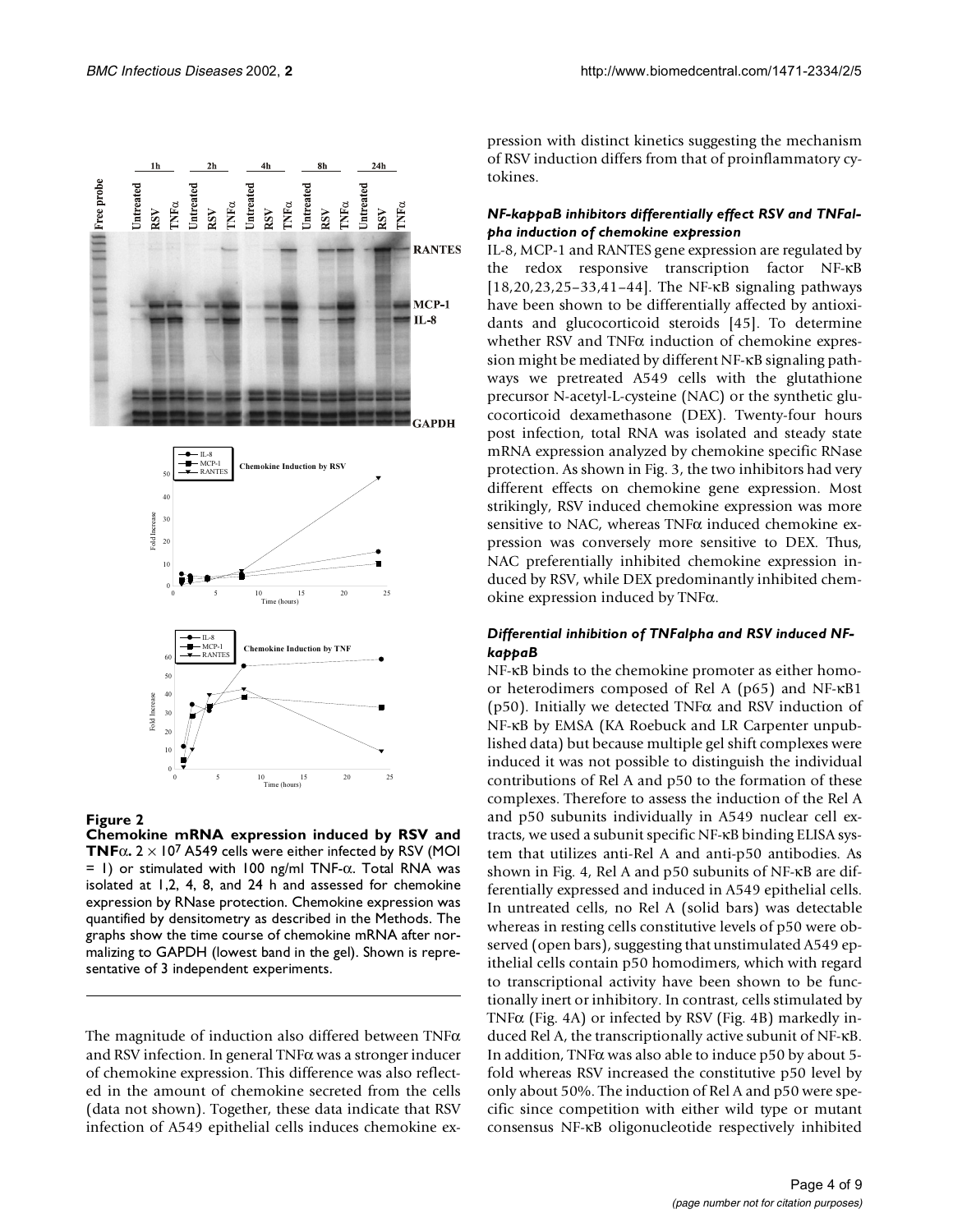

#### <span id="page-4-0"></span>**Figure 3**

**Chemokine mRNA inhibition in A549 cells.** 2 × 107 A549 cells were pretreated with 5 mM N-acetyl-L-cysteine (NAC) or 500 nM dexamethasone (DEX). After 1 hr the pretreated cells were either infected with RSV (MOI = 1) or stimulated with TNF $\alpha$  (100 ng/ml) for 24 hr. The graphs show the percent inhibition for each chemokine mRNA after normalization to GAPDH. Shown is representative of two independent experiments.

or not the RSV and TNF $\alpha$  induced binding activity. These data demonstrate that TNFα is a potent inducer of both Rel A and p50 whereas RSV primarily induces the Rel A subunit of NF-κB.

To determine whether RSV and TNFα activate NF-κB differently, we examined the effects of NAC and DEX on Rel



#### **Figure 4**

**Induction of Rel A (p65) and NF-**κ**B1 (p50) by RSV and TNF**α **is differentially inhibited by NAC and DEX.**  $2 \times 10^7$  A549 cells were pretreated with 5 mM Nacetyl-L-cysteine (NAC) or 500 nM dexamethasone (DEX). After 1 hr the pretreated cells were either stimulated with  $TNF\alpha$  (100 ng/ml) or infected with RSV (MOI = 1) for 2 hr. Nuclear extracts (3 µg) were prepared and assessed for Rel A (p65, solid bars) or NF-κB1 (p50, open bars) binding activity using a Trans-AM™ transcription factor assay kit from Active Motif (Carlsbad, CA) as per the manufacturer's instructions. Graph shows the NF-κB activation results (OD<sub>450nm</sub>) from A549 cells stimulated with TNF $\alpha$  (A) or infected with RSV (B). An excess of either wildtype (wt) or mutant (mut) NF-κB oligonucleotide provided by the kit was included in the binding reactions to demonstrate NF-κB binding specificity. Note that NAC and DEX inhibits RSV induced p65 and p50 whereas the inhibitors had no effect on TNF $\alpha$  induced NF- $\kappa$ B binding activity.

A and p50 binding activity. As shown in Fig. 4, Rel A and p50 subunits are differentially inhibited by NAC and DEX which have been shown to inhibit NF-κB by distinct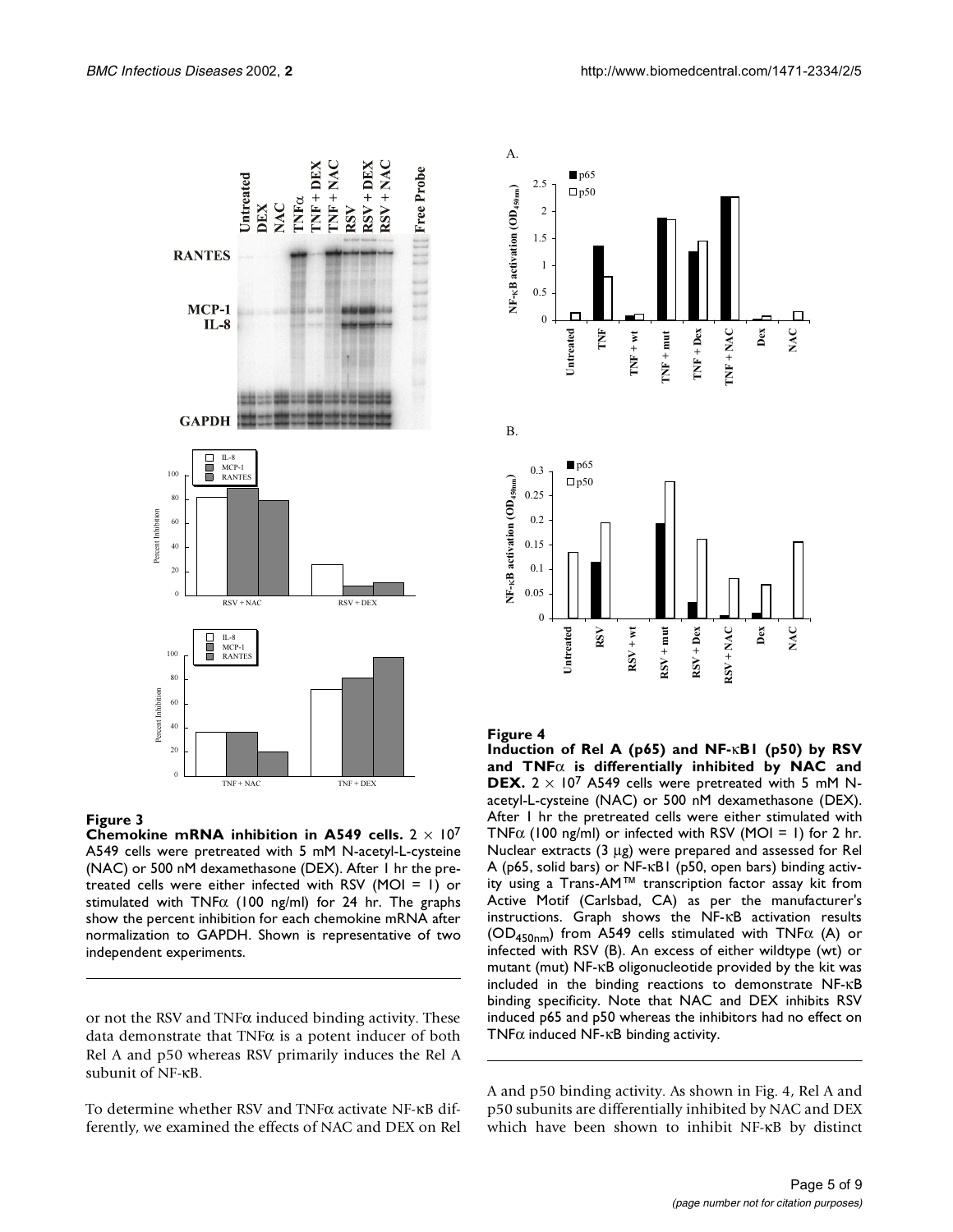mechanisms. Both NAC and DEX were unable to inhibit TNFα induction of either Rel A or p50. In contrast, in RSV infected cells both DEX and NAC inhibited Rel A and p50 binding activity. However, the inhibitory effects were most striking for Rel A suggesting the inhibitors primarily target the RSV induction of Rel A.

The differential effects of NAC on TNFα and RSV induced NF-κB binding activity correlated with its effects on chemokine gene expression (Fig. [3](#page-4-0)) and protein secretion (data not shown) suggesting that RSV induces IL-8, MCP-1 and RANTES through redox-sensitive NF-κB binding complexes. DEX also showed differential effects on NF-κB binding activity with DEX preferentially inhibiting RSV induction of NF-κB. However, the effects of DEX on NF-κB binding induced by TNF $\alpha$  did not correlate with its effects on chemokine expression, suggesting in TNFα activation of chemokine gene expression DEX targets another mechanism of chemokine induction not involving NF-κB.

## **Discussion**

In this study, we examined the role of NF-κB in the activation of chemokine gene expression in response to TNFα and RSV infection. The inhibitor studies correlating chemokine gene expression and NF-κB binding activity indicate that RSV, in contrast to TNFα, induces IL-8, MCP-1 and RANTES expression in A549 epithelial cells through a redox-sensitive NF-κB signaling pathway that appears to involve predominately Rel A. IL-8, MCP-1 and RANTES are known redox regulated genes and our results are consistent with the findings that oxidant tone can regulate chemokine gene expression in RSV infected airway epithelial cells [46–48].

NF-κB activation is controlled by its inhibitory protein IκBα which when phosphorylated on ser32 and ser36 marks it for degradation by the 26S proteosome complex. Thus I-κB is a potential regulatory target for the differential induction of NF-κB. Although we have not directly examined the role of I-κB, Fiedler *et al*[49,50] have reported differential effects of RSV and TNFα on I-κB activity in A549 epithelial cells. In addition, Bitko and Barik [51] have demonstrated that another I-κB protein (I-κBβ) may also contribute via a redox-sensitive pathway to NF-κB activation by RSV.

In addition to NF-κB dependent regulation there appears to also be NF-κB independent activation of chemokine expression since DEX inhibited TNFα induced chemokine expression but not NF-κB binding activity. Along these lines, it has been shown that RSV activation of chemokine gene promoters involves multiple inducible transcription factors including AP-1 [52,53], which is also a redox sensitive transcription factor important in chemokine gene expression [28,36,54]. AP-1 can also be inhibited by DEX and has been shown to cooperate with NF-κB to mediate RSV induction of IL-8 [46,55].

The differential effects of NAC and DEX on chemokine gene expression and NF-κB activation suggest that the mechanisms of RSV and TNFα activation of NF-κB and chemokine expression differ possibly involving distinct NF-κB signaling mechanisms. TNF $α$  rapidly and potently activates Rel A and p50 subunits of NF-κB through a kinase-mediated phosphorylation cascade involving a high molecular mass signaling complex called the IKK complex [56]. TNFα activation of the multiprotein IKK complex results in the serine phorsphorylation of I-κB and the subsequent activation of NF-κB [57].

Consistent with the idea of RSV and  $TNF\alpha$  activating distinct NF-κB signaling pathways, we found that the NF-κB inhibitor NAC had differential effects on chemokine gene expression. In contrast to TNFα, RSV induced chemokine expression was sensitive to NAC particularly the Rel A (p65) subunit. NAC is an antioxidant thiol that raises the intracellular pool of glutathione the major redox regulating mechanism in the A549 epithelial cell line [45]. Interestingly, it has been reported that NAC can have differential effects on NF-κB binding activity suggesting only a subset of NF-κB binding complexes are redox sensitive [58]. Moreover, it has been shown that NAC inhibits Rel A/p50 heterodimers but not p50 homodimers and can inhibit NF-κB binding to only certain variant κB elements which presumably interact with distinct redox sensitive NF-κB binding complexes [59]. These observations are consistent with our findings that indicate NAC predominantly inhibits Rel A homodimers since that was the major NF-κB subunit induced by RSV infection of A549 cells.

Consistent with RSV and TNF $\alpha$  inducing functionally distinct NF-κB binding complexes, AP-1 was recently shown to be the preferential cooperative partner with NF-κB in RSV-induced IL-8 expression [46], whereas in TNFα-induced expression NF-κB cooperates preferentially with NF-IL-6 [18,19,22]. Apparently, the stimulus-specific gene regulation of chemokines is complex involving differential cooperativity of redox sensitive and redox resistant NF-κB complexes with other transcription factors to form unique higher order transcription complexes.

## **Conclusions**

Taken together, our data indicate that RSV, in contrast to the cytokine TNFα, activate NF-κB and chemokine gene expression through a redox sensitive NF-κB signaling pathway involving predominately Rel A.

## **Competing interests**

None declared.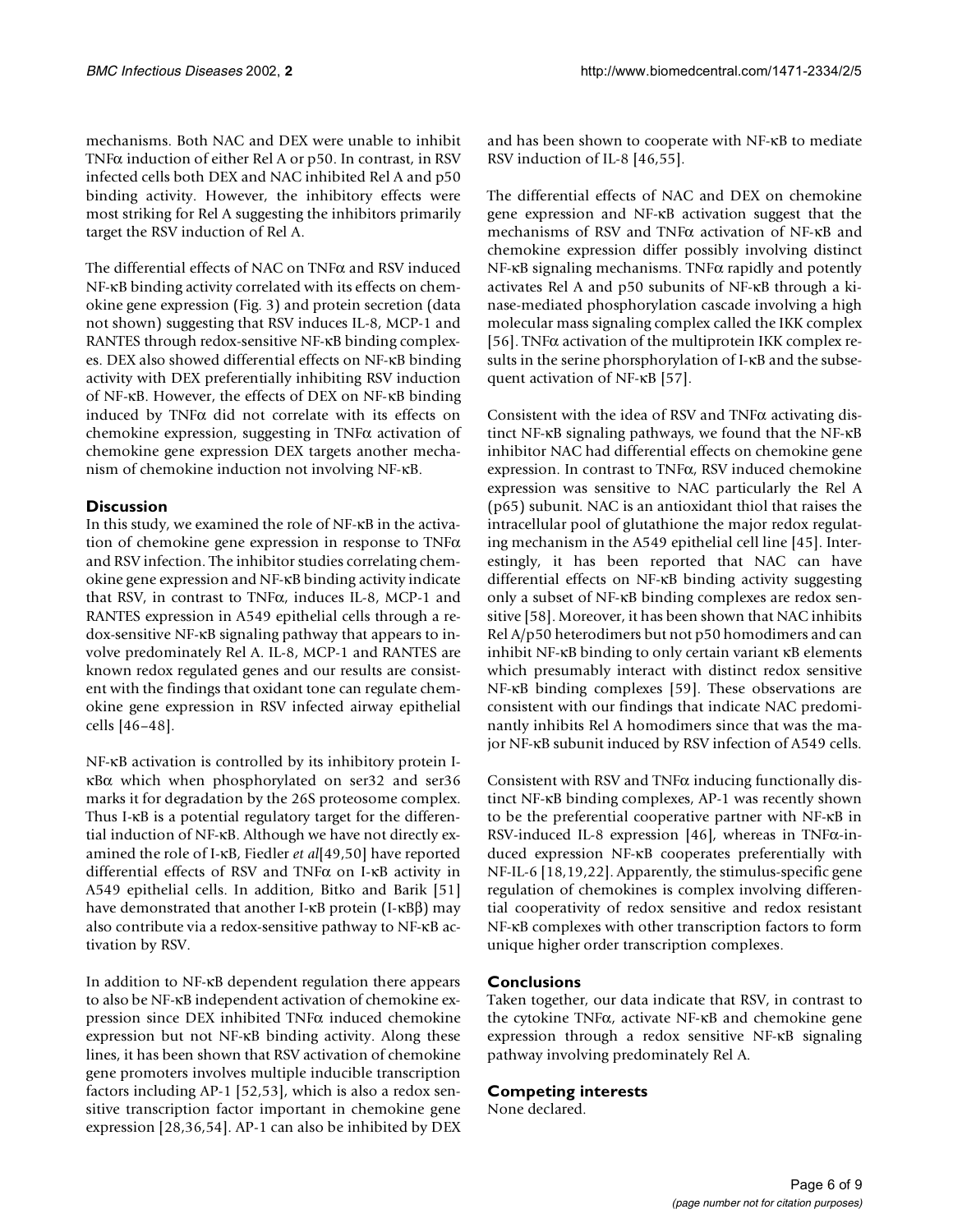#### **Acknowledgments**

We thank Mark Peeples and Larry Thomas for reading the manuscript prior to submission. This work was in partial fulfillment of the doctoral degree of Laura R. Carpenter and was supported by a National Institutes of Health grant AR45835 and grants from the American Lung Association (Blowitz-Ridgeway Foundation).

#### **References**

- Sokhandan M, McFadden ER Jr, Huang YT, Mazanec MB: The contri**bution of respiratory viruses to severe exacerbations of asthma in adults.** *Chest* 1995, **107:**1570-1574
- 2. [Noah TL, Becker S:](http://www.ncbi.nlm.nih.gov/entrez/query.fcgi?cmd=Retrieve&db=PubMed&dopt=Abstract&list_uids=10998316) **Chemokines in nasal secretions of normal adults experimentally infected with respiratory syncytial virus.** *Clin Immunol* 2000, **97:**43-49
- 3. [Becker S, Reed W, Henderson FW, Noah TL:](http://www.ncbi.nlm.nih.gov/entrez/query.fcgi?cmd=Retrieve&db=PubMed&dopt=Abstract&list_uids=9124609) **RSV infection of human airway epithelial cells causes production of the betachemokine RANTES.** *Am J Physiol* 1997, **272:**L512-520
- 4. [Noah TL, Becker S:](http://www.ncbi.nlm.nih.gov/entrez/query.fcgi?cmd=Retrieve&db=PubMed&dopt=Abstract&list_uids=7876605) **Respiratory syncytial virus-induced cytokine production by a human bronchial epithelial cell line.** *Am J Physiol* 1993, **265:**72-478
- 5. [Fiedler MA, Wernke-Dollries K, Stark JM:](http://www.ncbi.nlm.nih.gov/entrez/query.fcgi?cmd=Retrieve&db=PubMed&dopt=Abstract&list_uids=8572249) **Respiratory syncytial virus increases IL-8 gene expression and protein release in A549 cells.** *Am J Physiol* 1995, **269:**L865-782
- 6. [Strieter RM, Standiford TJ, Huffnagle GB, Colletti LM, Lukacs NW,](http://www.ncbi.nlm.nih.gov/entrez/query.fcgi?cmd=Retrieve&db=PubMed&dopt=Abstract&list_uids=8621890) [Kunkel SL:](http://www.ncbi.nlm.nih.gov/entrez/query.fcgi?cmd=Retrieve&db=PubMed&dopt=Abstract&list_uids=8621890) **"The good, the bad, and the ugly." The role of chemokines in models of human disease.** *J Immunol* 1996, **156:**3583-3586
- 7. [Folkard SG, Westwick J, Millar AB:](http://www.ncbi.nlm.nih.gov/entrez/query.fcgi?cmd=Retrieve&db=PubMed&dopt=Abstract&list_uids=9311510) **Production of interleukin-8, RANTES and MCP-1 in intrinsic and extrinsic asthmatics.** *Eur Respir J* 1997, **10:**2097-2104
- Harada A, Sekido N, Akahoshi T, Wada T, Mukaida N, Matsushima K: **Essential involvement of interleukin-8 (IL-8) in acute inflammation.** *J Leukoc Biol* 1994, **56:**559-564
- 9. [Sousa AR, Lane SJ, Nakhosteen JA, Yoshimura T, Lee TH, Poston RN:](http://www.ncbi.nlm.nih.gov/entrez/query.fcgi?cmd=Retrieve&db=PubMed&dopt=Abstract&list_uids=8110469) **Increased expression of the monocyte chemoattractant protein-1 in bronchial tissue from asthmatic subjects.** *Am J Respir Cell Mol Biol* 1994, **10:**142-147
- 10. [Cross AK, Richardson V, Ali SA, Palmer I, Taub DD, Rees RC:](http://www.ncbi.nlm.nih.gov/entrez/query.fcgi?cmd=Retrieve&db=PubMed&dopt=Abstract&list_uids=9237815) **Migration responses of human monocytic cell lines to alpha- and beta-chemokines.** *Cytokine* 1997, **9:**521-528
- 11. [Nakamura H, Yoshimura K, Jaffe HA, Crystal RG:](http://www.ncbi.nlm.nih.gov/entrez/query.fcgi?cmd=Retrieve&db=PubMed&dopt=Abstract&list_uids=1918068) **Interleukin-8 gene expression in human bronchial epithelial cells.** *J Biol Chem* 1991, **266:**19611-19617
- 12. [Koyama S, Sato E, Nomura H, Kubo K, Nagai S, Izumi T:](http://www.ncbi.nlm.nih.gov/entrez/query.fcgi?cmd=Retrieve&db=PubMed&dopt=Abstract&list_uids=9176245) **Type II** pneumocytes release chemoattractant activity for mono**cytes constitutively.** *Am J Physiol* 1997, **272:**L830-837
- 13. [Paine Rd, Rolfe MW, Standiford TJ, Burdick MD, Rollins BJ, Strieter](http://www.ncbi.nlm.nih.gov/entrez/query.fcgi?cmd=Retrieve&db=PubMed&dopt=Abstract&list_uids=8482848) [RM:](http://www.ncbi.nlm.nih.gov/entrez/query.fcgi?cmd=Retrieve&db=PubMed&dopt=Abstract&list_uids=8482848) **MCP-1 expression by rat type II alveolar epithelial cells in primary culture.** *J Immunol* 1993, **150:**4561-4570
- 14. [Sica A, Wang JM, Colotta F, Dejana E, Mantovani A, Oppenheim JJ,](http://www.ncbi.nlm.nih.gov/entrez/query.fcgi?cmd=Retrieve&db=PubMed&dopt=Abstract&list_uids=2182712) [Larsen CG, Zachariae CO, Matsushima K:](http://www.ncbi.nlm.nih.gov/entrez/query.fcgi?cmd=Retrieve&db=PubMed&dopt=Abstract&list_uids=2182712) **Monocyte chemotactic and activating factor gene expression induced in endothelial cells by IL-1 and tumor necrosis factor.** *J Immunol* 1990, **144:**3034-3038
- Sica A, Matsushima K, Van Damme J, Wang JM, Polentarutti N, Dejana [E, Colotta F, Mantovani A:](http://www.ncbi.nlm.nih.gov/entrez/query.fcgi?cmd=Retrieve&db=PubMed&dopt=Abstract&list_uids=2185985) **IL-1 transcriptionally activates the neutrophil chemotactic factor/IL-8 gene in endothelial cells.** *Immunology* 1990, **69:**548-553
- 16. [Standiford TJ, Kunkel SL, Phan SH, Rollins BJ, Strieter RM:](http://www.ncbi.nlm.nih.gov/entrez/query.fcgi?cmd=Retrieve&db=PubMed&dopt=Abstract&list_uids=2033076) **Alveolar macrophage-derived cytokines induce monocyte chemoattractant protein-1 expression from human pulmonary type II-like epithelial cells.** *J Biol Chem* 1991, **266:**9912-9918
- 17. [Olszewska-Pazdrak B, Casola A, Saito T, Alam R, Crowe SE, Mei F,](http://www.ncbi.nlm.nih.gov/entrez/query.fcgi?cmd=Retrieve&db=PubMed&dopt=Abstract&list_uids=9573240) [Ogra PL, Garofalo RP:](http://www.ncbi.nlm.nih.gov/entrez/query.fcgi?cmd=Retrieve&db=PubMed&dopt=Abstract&list_uids=9573240) **Cell-specific expression of RANTES, MCP-1, and MIP-1alpha by lower airway epithelial cells and eosinophils infected with respiratory syncytial virus.** *J Virol* 1998, **72:**4756-4764
- 18. [Kunsch C, Rosen CA:](http://www.ncbi.nlm.nih.gov/entrez/query.fcgi?cmd=Retrieve&db=PubMed&dopt=Abstract&list_uids=8413215) **NF-kappa B subunit-specific regulation of the interleukin-8 promoter.** *Mol Cell Biol* 1993, **13:**6137-6146
- 19. [Kunsch C, Lang RK, Rosen CA, Shannon MF:](http://www.ncbi.nlm.nih.gov/entrez/query.fcgi?cmd=Retrieve&db=PubMed&dopt=Abstract&list_uids=8207232) **Synergistic transcriptional activation of the IL-8 gene by NF-kappa B p65 (RelA) and NF-IL-6.** *J Immunol* 1994, **153:**153-164
- 20. [Matsusaka T, Fujikawa K, Nishio Y, Mukaida N, Matsushima K, Kishi](http://www.ncbi.nlm.nih.gov/entrez/query.fcgi?cmd=Retrieve&db=PubMed&dopt=Abstract&list_uids=8234276)[moto T, Akira S:](http://www.ncbi.nlm.nih.gov/entrez/query.fcgi?cmd=Retrieve&db=PubMed&dopt=Abstract&list_uids=8234276) **Transcription factors NF-IL6 and NF-kappa B synergistically activate transcription of the inflammatory cy-**

**tokines, interleukin 6 and interleukin 8.** *Proc Natl Acad Sci USA* 1993, **90:**10193-10197

- 21. [Mukaida N, Okamoto S, Ishikawa Y, Matsushima K:](http://www.ncbi.nlm.nih.gov/entrez/query.fcgi?cmd=Retrieve&db=PubMed&dopt=Abstract&list_uids=7525815) **Molecular mechanism of interleukin-8 gene expression.** *J Leukoc Biol* 1994, **56:**554-558
- 22. [Mukaida N, Mahe Y, Matsushima K:](http://www.ncbi.nlm.nih.gov/entrez/query.fcgi?cmd=Retrieve&db=PubMed&dopt=Abstract&list_uids=2250017) **Cooperative interaction of nuclear factor-kappa B- and cis-regulatory enhancer binding protein-like factor binding elements in activating the interleukin-8 gene by pro-inflammatory cytokines.** *J Biol Chem* 1990, **265:**21128-21133
- 23. [Ping D, Boekhoudt GH, Rogers EM, Boss JM:](http://www.ncbi.nlm.nih.gov/entrez/query.fcgi?cmd=Retrieve&db=PubMed&dopt=Abstract&list_uids=9916692) **Nuclear factor-kappa B p65 mediates the assembly and activation of the TNF-responsive element of the murine monocyte chemoattractant-1 gene.** *J Immunol* 1999, **162:**727-734
- 24. [Ping D, Jones PL, Boss JM:](http://www.ncbi.nlm.nih.gov/entrez/query.fcgi?cmd=Retrieve&db=PubMed&dopt=Abstract&list_uids=8630731) **TNF regulates the in vivo occupancy of both distal and proximal regulatory regions of the MCP-1/ JE gene.** *Immunity* 1996, **4:**455-469
- Yoshida A, Yoshida S, Khalil AK, Ishibashi T, Inomata H: Role of NF**kappaB-mediated interleukin-8 expression in intraocular neovascularization.** *Invest Ophthalmol Vis Sci* 1998, **39:**1097-1106
- 26. [Ueda A, Ishigatsubo Y, Okubo T, Yoshimura T:](http://www.ncbi.nlm.nih.gov/entrez/query.fcgi?cmd=Retrieve&db=PubMed&dopt=Abstract&list_uids=9388261) **Transcriptional regulation of the human monocyte chemoattractant protein-1 gene. Cooperation of two NF-kappaB sites and NF-kappaB/Rel subunit specificity.** *J Biol Chem* 1997, **272:**31092-31099
- 27. [Rovin BH, Dickerson JA, Tan LC, Hebert CA:](http://www.ncbi.nlm.nih.gov/entrez/query.fcgi?cmd=Retrieve&db=PubMed&dopt=Abstract&list_uids=8569088) **Activation of nuclear factor-kappa B correlates with MCP-1 expression by human mesangial cells.** *Kidney Int* 1995, **48:**1263-1271
- 28. [Roebuck KA:](http://www.ncbi.nlm.nih.gov/entrez/query.fcgi?cmd=Retrieve&db=PubMed&dopt=Abstract&list_uids=10386854) **Regulation of interleukin-8 gene expression.** *J Interferon Cytokine Res* 1999, **19:**429-438
- 29. [Vlahopoulos S, Boldogh I, Casola A, Brasier AR:](http://www.ncbi.nlm.nih.gov/entrez/query.fcgi?cmd=Retrieve&db=PubMed&dopt=Abstract&list_uids=10477716) **Nuclear factor-kappaB-dependent induction of interleukin-8 gene expression by tumor necrosis factor alpha: evidence for an antioxidant sensitive activating pathway distinct from nuclear translocation.** *Blood* 1999, **94:**1878-1889
- Moriuchi H, Moriuchi M, Fauci AS: Nuclear factor-kappa B po**tently up-regulates the promoter activity of RANTES, a chemokine that blocks HIV infection.** *J Immunol* 1997, **158:**3483-3491
- 31. Brasier AR, Jamaluddin M, Casola A, Duan W, Shen Q, Garofalo RP: **A promoter recruitment mechanism for tumor necrosis factor-alpha-induced interleukin-8 transcription in type II pulmonary epithelial cells. Dependence on nuclear abundance of Rel A, NF-kappaB1, and c-Rel transcription factors.** *J Biol* 1998, **273:**3551-3561
- 32. [Thomas LH, Friedland JS, Sharland M, Becker S:](http://www.ncbi.nlm.nih.gov/entrez/query.fcgi?cmd=Retrieve&db=PubMed&dopt=Abstract&list_uids=9670982) **Respiratory syncytial virus-induced RANTES production from human bronchial epithelial cells is dependent on nuclear factor-kappa B nuclear binding and is inhibited by adenovirus-mediated expression of inhibitor of kappa B alpha.** *J Immunol* 1998, **161:**1007-1016
- 33. [Bitko V, Velazquez A, Yang L, Yang YC, Barik S:](http://www.ncbi.nlm.nih.gov/entrez/query.fcgi?cmd=Retrieve&db=PubMed&dopt=Abstract&list_uids=9191851) **Transcriptional induction of multiple cytokines by human respiratory syncytial virus requires activation of NF-kappa B and is inhibited by sodium salicylate and aspirin.** *Virology* 1997, **232:**369-378
- 34. [Garofalo R, Sabry M, Jamaluddin M, Yu RK, Casola A, Ogra PL, Brasier](http://www.ncbi.nlm.nih.gov/entrez/query.fcgi?cmd=Retrieve&db=PubMed&dopt=Abstract&list_uids=8971006) [AR:](http://www.ncbi.nlm.nih.gov/entrez/query.fcgi?cmd=Retrieve&db=PubMed&dopt=Abstract&list_uids=8971006) **Transcriptional activation of the interleukin-8 gene by respiratory syncytial virus infection in alveolar epithelial cells: nuclear translocation of the RelA transcription factor as a mechanism producing airway mucosal inflammation.** *J Virol* 1996, **70:**8773-8781
- 35. [Lakshminarayanan V, Beno DW, Costa RH, Roebuck KA:](http://www.ncbi.nlm.nih.gov/entrez/query.fcgi?cmd=Retrieve&db=PubMed&dopt=Abstract&list_uids=9407069) **Differential regulation of interleukin-8 and intercellular adhesion** molecule-1 by H<sub>2</sub>O<sub>2</sub> and tumor necrosis factor-alpha in en**dothelial and epithelial cells.** *J Biol Chem* 1997, **272:**32910-32918
- 36. [Lakshminarayanan V, Drab-Weiss EA, Roebuck KA:](http://www.ncbi.nlm.nih.gov/entrez/query.fcgi?cmd=Retrieve&db=PubMed&dopt=Abstract&list_uids=9830008) H<sub>2</sub>O<sub>2</sub> and tu**mor necrosis factor-alpha induce differential binding of the redox-responsive transcription factors AP-1 and NF-kappaB to the interleukin-8 promoter in endothelial and epithelial cells.** *J Biol Chem* 1998, **273:**32670-32678
- 37. [Roebuck KA, Carpenter LR, Lakshminarayanan V, Page SM, Moy JN,](http://www.ncbi.nlm.nih.gov/entrez/query.fcgi?cmd=Retrieve&db=PubMed&dopt=Abstract&list_uids=10080530) [Thomas LL:](http://www.ncbi.nlm.nih.gov/entrez/query.fcgi?cmd=Retrieve&db=PubMed&dopt=Abstract&list_uids=10080530) **Stimulus-specific regulation of chemokine expression involves differential activation of the redox-responsive transcription factors AP-1 and NF-kappaB.** *J Leukoc Biol* 1999, **65:**291-298
- 38. [Roebuck KA:](http://www.ncbi.nlm.nih.gov/entrez/query.fcgi?cmd=Retrieve&db=PubMed&dopt=Abstract&list_uids=10425270) **Oxidant stress regulation of IL-8 and ICAM-1 gene expression: differential activation and binding of the**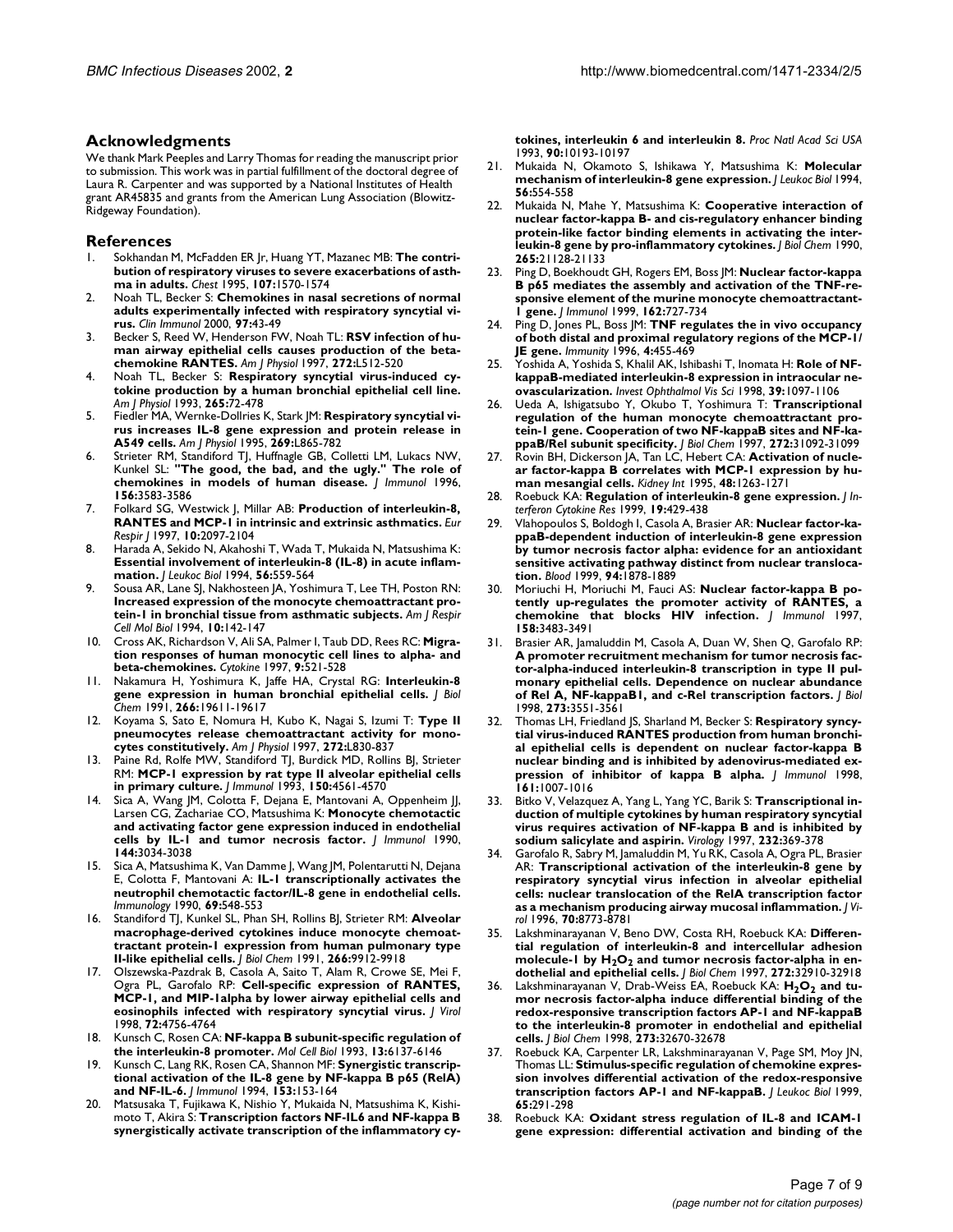**transcription factors AP-1 and NF-kappaB (Review).** *Int J Mol Med* 1999, **4:**223-230

- 39. [Roebuck KA, Rahman A, Lakshminarayanan V, Janakidevi K, Malik AB:](http://www.ncbi.nlm.nih.gov/entrez/query.fcgi?cmd=Retrieve&db=PubMed&dopt=Abstract&list_uids=7642556) **H2O2 and tumor necrosis factor-alpha activate intercellular adhesion molecule 1 (ICAM-1) gene transcription through distinct cis-regulatory elements within the ICAM-1 promoter.** *J Biol Chem* 1995, **270:**18966-18974
- 40. [Osborn L, Kunkel S, Nabel GJ:](http://www.ncbi.nlm.nih.gov/entrez/query.fcgi?cmd=Retrieve&db=PubMed&dopt=Abstract&list_uids=2494664) **Tumor necrosis factor alpha and interleukin 1 stimulate the human immunodeficiency virus enhancer by activation of the nuclear factor kappa B.** *Proc Natl Acad Sci USA* 1989, **86:**2336-2340
- 41. [Hsu MH, Wang M, Browning DD, Mukaida N, Ye RD:](http://www.ncbi.nlm.nih.gov/entrez/query.fcgi?cmd=Retrieve&db=PubMed&dopt=Abstract&list_uids=10233875) **NF-kappaB activation is required for CSa-induced interleukin-8 gene expression in mononuclear cells.** *Blood* 1999, **93:**3241-3249
- 42. [Sharma SA, Tummuru MK, Blaser MJ, Kerr LD:](http://www.ncbi.nlm.nih.gov/entrez/query.fcgi?cmd=Retrieve&db=PubMed&dopt=Abstract&list_uids=9498783) **Activation of IL-8 gene expression by Helicobacter pylori is regulated by transcription factor nuclear factor-kappa B in gastric epithelial cells.** *J Immunol* 1998, **160:**2401-2407
- Zhu Z, Tang W, Gwaltney JM Jr, Wu Y, Elias JA: **Rhinovirus stimulation of interleukin-8 in vivo and in vitro: role of NF-kappaB.** *Am J Physiol* 1997, **273:**L814-824
- 44. [Nelson PJ, Ortiz BD, Pattison JM, Krensky AM:](http://www.ncbi.nlm.nih.gov/entrez/query.fcgi?cmd=Retrieve&db=PubMed&dopt=Abstract&list_uids=8757619) **Identification of a novel regulatory region critical for expression of the RANTES chemokine in activated T lymphocytes.** *J Immunol* 1996, **157:**1139-1148
- 45. [Rahman I:](http://www.ncbi.nlm.nih.gov/entrez/query.fcgi?cmd=Retrieve&db=PubMed&dopt=Abstract&list_uids=11007940) **Regulation of nuclear factor-kappa B, activator protein-1, and glutathione levels by tumor necrosis factor-alpha and dexamethasone in alveolar epithelial cells.** *Biochem Pharmacol* 2000, **60:**1041-1049
- 46. [Mastronarde JG, Monick MM, Mukaida N, Matsushima K, Hunning](http://www.ncbi.nlm.nih.gov/entrez/query.fcgi?cmd=Retrieve&db=PubMed&dopt=Abstract&list_uids=9593012)[hake GW:](http://www.ncbi.nlm.nih.gov/entrez/query.fcgi?cmd=Retrieve&db=PubMed&dopt=Abstract&list_uids=9593012) **Activator protein-1 is the preferred transcription factor for cooperative interaction with nuclear factor-kappaB in respiratory syncytial virus-induced interleukin-8 gene expression in airway epithelium.** *J Infect Dis* 1998, **177:**1275-1281
- 47. [Casola A, Burger N, Liu T, Jamaluddin M, Brasier AR, Garofalo RP:](http://www.ncbi.nlm.nih.gov/entrez/query.fcgi?cmd=Retrieve&db=PubMed&dopt=Abstract&list_uids=11259439) **Oxidant tone regulates RANTES gene expression in airway epithelial cells infected with respiratory syncytial virus. Role in viral-induced interferon regulatory factor activation.** *J Biol Chem* 2001, **276:**19715-19722
- 48. [Mastronarde JG, Monick MM, Hunninghake GW:](http://www.ncbi.nlm.nih.gov/entrez/query.fcgi?cmd=Retrieve&db=PubMed&dopt=Abstract&list_uids=7626291) **Oxidant tone regulates IL-8 production in epithelium infected with respiratory syncytial virus [published erratum appears in Am J Respir Cell Mol Biol 1995 Nov;13(5):629].** *Am J Respir Cell Mol Biol* 1995, **13:**237-244
- 49. [Fiedler MA, Wernke-Dollries K:](http://www.ncbi.nlm.nih.gov/entrez/query.fcgi?cmd=Retrieve&db=PubMed&dopt=Abstract&list_uids=10196356) **Incomplete regulation of NFkappaB by IkappaBalpha during respiratory syncytial virus infection in A549 cells.** *J Virol* 1999, **73:**4502-4507
- 50. [Fiedler MA, Wernke-Dollries K, Stark JM:](http://www.ncbi.nlm.nih.gov/entrez/query.fcgi?cmd=Retrieve&db=PubMed&dopt=Abstract&list_uids=9698598) **Inhibition of TNF-alpha-induced NF-kappaB activation and IL-8 release in A549 cells with the proteasome inhibitor MG-132.** *Am J Respir Cell Mol Biol* 1998, **19:**259-268
- 51. [Bitko V, Barik S:](http://www.ncbi.nlm.nih.gov/entrez/query.fcgi?cmd=Retrieve&db=PubMed&dopt=Abstract&list_uids=9621019) **Persistent activation of RelA by respiratory syncytial virus involves protein kinase C, underphosphorylated IkappaBbeta, and sequestration of protein phosphatase 2A by the viral phosphoprotein.** *J Virol* 1998, **72:**5610-5618
- 52. [Casola A, Garofalo RP, Jamaluddin M, Vlahopoulos S, Brasier AR:](http://www.ncbi.nlm.nih.gov/entrez/query.fcgi?cmd=Retrieve&db=PubMed&dopt=Abstract&list_uids=10820277) **Requirement of a novel upstream response element in respiratory syncytial virus-induced IL-8 gene expression.** *J Immunol* 2000, **164:**5944-5951
- 53. [Casola A, Garofalo RP, Haeberle H, Elliott TF, Lin R, Jamaluddin M,](http://www.ncbi.nlm.nih.gov/entrez/query.fcgi?cmd=Retrieve&db=PubMed&dopt=Abstract&list_uids=11413310) [Brasier AR:](http://www.ncbi.nlm.nih.gov/entrez/query.fcgi?cmd=Retrieve&db=PubMed&dopt=Abstract&list_uids=11413310) **Multiple cis regulatory elements control RANTES promoter activity in alveolar epithelial cells infected with respiratory syncytial virus.** *J Virol* 2001, **75:**6428-6439
- 54. [Lee SJ, Drabik K, Van Wagoner NJ, Lee S, Choi C, Dong Y, Benveniste](http://www.ncbi.nlm.nih.gov/entrez/query.fcgi?cmd=Retrieve&db=PubMed&dopt=Abstract&list_uids=11035109) [EN:](http://www.ncbi.nlm.nih.gov/entrez/query.fcgi?cmd=Retrieve&db=PubMed&dopt=Abstract&list_uids=11035109) **ICAM-1-induced expression of proinflammatory cytokines in astrocytes: involvement of extracellular signalregulated kinase and p38 mitogen-activated protein kinase pathways.** *J Immunol* 2000, **165:**4658-4666
- 55. [Shi Q, Le X, Abbruzzese JL, Wang B, Mujaida N, Matsushima K, Huang](http://www.ncbi.nlm.nih.gov/entrez/query.fcgi?cmd=Retrieve&db=PubMed&dopt=Abstract&list_uids=10638705) [S, Xiong Q, Xie K:](http://www.ncbi.nlm.nih.gov/entrez/query.fcgi?cmd=Retrieve&db=PubMed&dopt=Abstract&list_uids=10638705) **Cooperation between transcription factor AP-1 and NF-kappaB in the induction of interleukin-8 in human pancreatic adenocarcinoma cells by hypoxia.** *J Interferon Cytokine Res* 1999, **19:**1363-1371
- 56. [Mercurio F, Zhu H, Murray BW, Shevchenko A, Bennett BL, Li J,](http://www.ncbi.nlm.nih.gov/entrez/query.fcgi?cmd=Retrieve&db=PubMed&dopt=Abstract&list_uids=9346484) [Young DB, Barbosa M, Mann M, Manning A, Rao A:](http://www.ncbi.nlm.nih.gov/entrez/query.fcgi?cmd=Retrieve&db=PubMed&dopt=Abstract&list_uids=9346484) **IKK-1 and IKK-**

**2: cytokine-activated IkappaB kinases essential for NF-kappaB activation.** *Science* 1997, **278:**860-866

- 57. [Mercurio F, Manning AM:](http://www.ncbi.nlm.nih.gov/entrez/query.fcgi?cmd=Retrieve&db=PubMed&dopt=Abstract&list_uids=10209157) **Multiple signals converging on NF-kappaB.** *Curr Opin Cell Biol* 1999, **11:**226-232
- 58. [Kikumori T, Kambe F, Nagaya T, Imai T, Funahashi H, Seo H:](http://www.ncbi.nlm.nih.gov/entrez/query.fcgi?cmd=Retrieve&db=PubMed&dopt=Abstract&list_uids=9528954) **Activation of transcriptionally active nuclear factor-kappaB by tumor necrosis factor-alpha and its inhibition by antioxidants in rat thyroid FRTL-5 cells.** *Endocrinology* 1998, **139:**1715-1722
- 59. [Faruqi RM, Poptic EJ, Faruqi TR, De La Motte C, DiCorleto PE:](http://www.ncbi.nlm.nih.gov/entrez/query.fcgi?cmd=Retrieve&db=PubMed&dopt=Abstract&list_uids=9277499) **Distinct mechanisms for N-acetylcysteine inhibition of cytokine-induced E-selectin and VCAM-1 expression.** *Am J Physiol* 1997, **273:**H817-826

### **Pre-publication history**

The pre-publication history for this paper can be accessed here:

<http://www.biomedcentral.com/1471-2334/2/5/prepub>